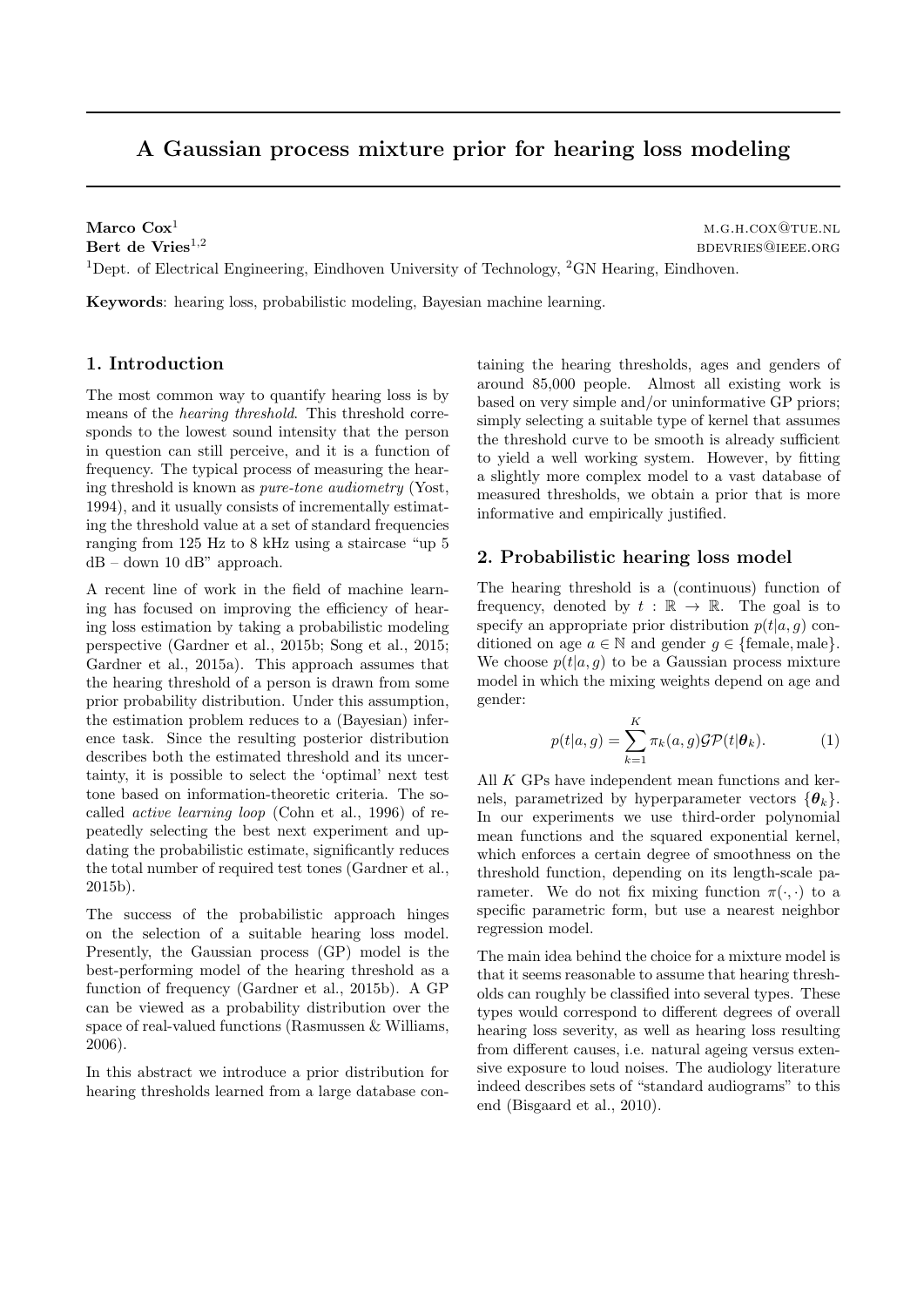### 3. Model fitting and evaluation

We fit the model parameters – GP hyperparameters  $\theta_1$  through  $\theta_K$  and mixing function  $\pi(a,g)$  – to a database containing roughly 85k anonymized records from the Nordic countries. Each record contains the age and gender of the person in question, together with the hearing thresholds of both ears measured at (a subset of) the standard audiometric frequencies. The total set of 170k threshold measurement vectors is randomly split into a training set (80%) and a test set (20%) for performance evaluation.

The inference algorithm consists of two parts. Since all threshold measurement vectors correspond to a fixed set of frequencies, the GP mixture reduces to a mixture of multivariate Gaussians. Therefore, in the first part we fit a Gaussian mixture model to the training set using the expectation maximization algorithm (Moon, 1996). In the second part, we find the optimal GP hyperparameter values by minimizing the Kullback-Leibler divergence between the GP mixture and the multivariate Gaussian mixture using gradient descent.

Figure 2 visualizes the fitted prior conditioned on different ages. The means of the mixture components indicate that different components indeed capture different types of threshold curves. Moreover, conditioning the prior on age has a clearly visible impact. This impact is quantified in Figure 1, which shows the average log-likelihood of hearing thresholds in the test set. It also shows that the GP mixture priors outperform the empirically optimized single GP prior in terms of predictive accuracy.



Figure 1. Predictive performance of the fitted priors on the test set. The one mixture component case corresponds to a standard GP prior with empirically optimized hyperparameters. Conditioning on age and/or gender consistently improves the predictive accuracy.



Figure 2. Visualization of the learned prior for  $K = 6$ mixture components, conditioned on different ages. Blue dashed lines indicate the means of the mixture components. The gray lines are samples from the conditional priors. A value of 0 dB-HL corresponds to no hearing loss.

#### 4. Conclusions

We obtained a prior for hearing loss by fitting a GP mixture model to a vast database. Evaluation on a test set shows that the mixture model outperforms the (empirically optimized) GP prior used in existing work (Gardner et al., 2015b), even without conditioning on age and gender. If age and gender are observed, the prior consistently becomes more informative. The benefit of adding more components to the mixture tapers off after about eight components.